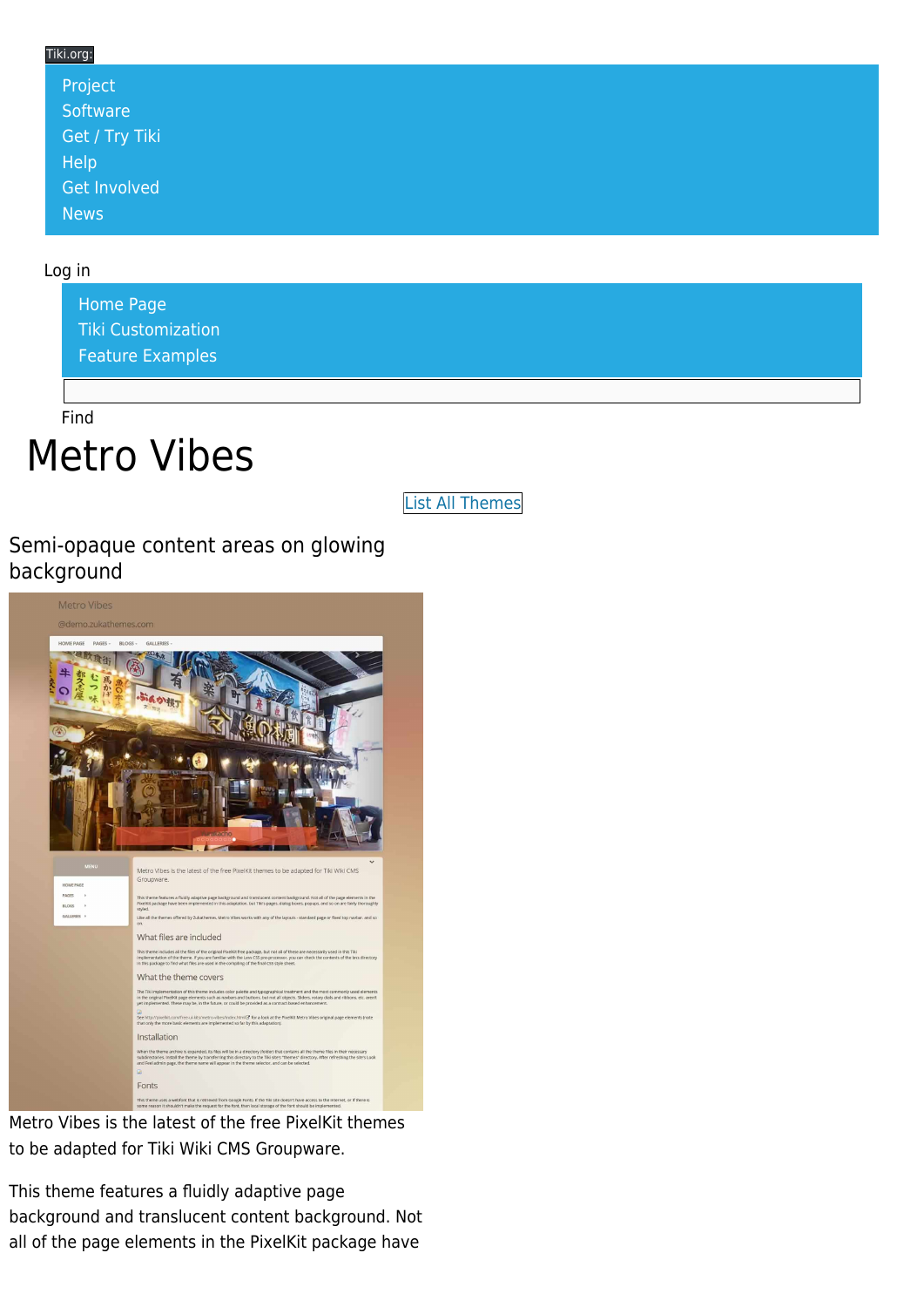been implemented in this adaptation, but Tiki's pages, dialog boxes, popups, and so on are fairly thoroughly styled.

Like all the themes offered by Zukathemes, Metro Vibes works with any of the layouts - standard page or fixed top navbar, and so on.

# What files are included

This theme includes all the files of the original PixelKit free package, but not all of these are necessarily used in this Tiki implementation of the theme. If you are familiar with the Less CSS preprocessor, you can check the contents of the less directory in this package to find what files are used in the compiling of the final CSS style sheet.

### What the theme covers

The Tiki implementation of this theme includes color palette and typographical treatment and the most commonly used elements in the original PixelKit page elements such as navbars and buttons, but not all objects. Sliders, rotary dials and ribbons, etc. aren't yet implemented. These may be, in the future, or could be provided as a contract-based enhancement.

#### See

<http://pixelkit.com/free-ui-kits/metro-vibes/index.html> for a look at the PixelKit Metro Vibes original page elements (note that only the more basic elements are implemented so far by this adaptation).

### Installation

When the theme archive is expanded, its files will be in a directory (folder) that contains all the theme files in their necessary subdirectories. Install the theme by transferring this directory to the Tiki site's "themes" directory. After refreshing the site's Look and Feel admin page, the theme name will appear in the theme selector, and can be selected. On some servers, the permissions on the folders may need to be set appropriately.

### Fonts

This theme uses a webfont that is retrieved from